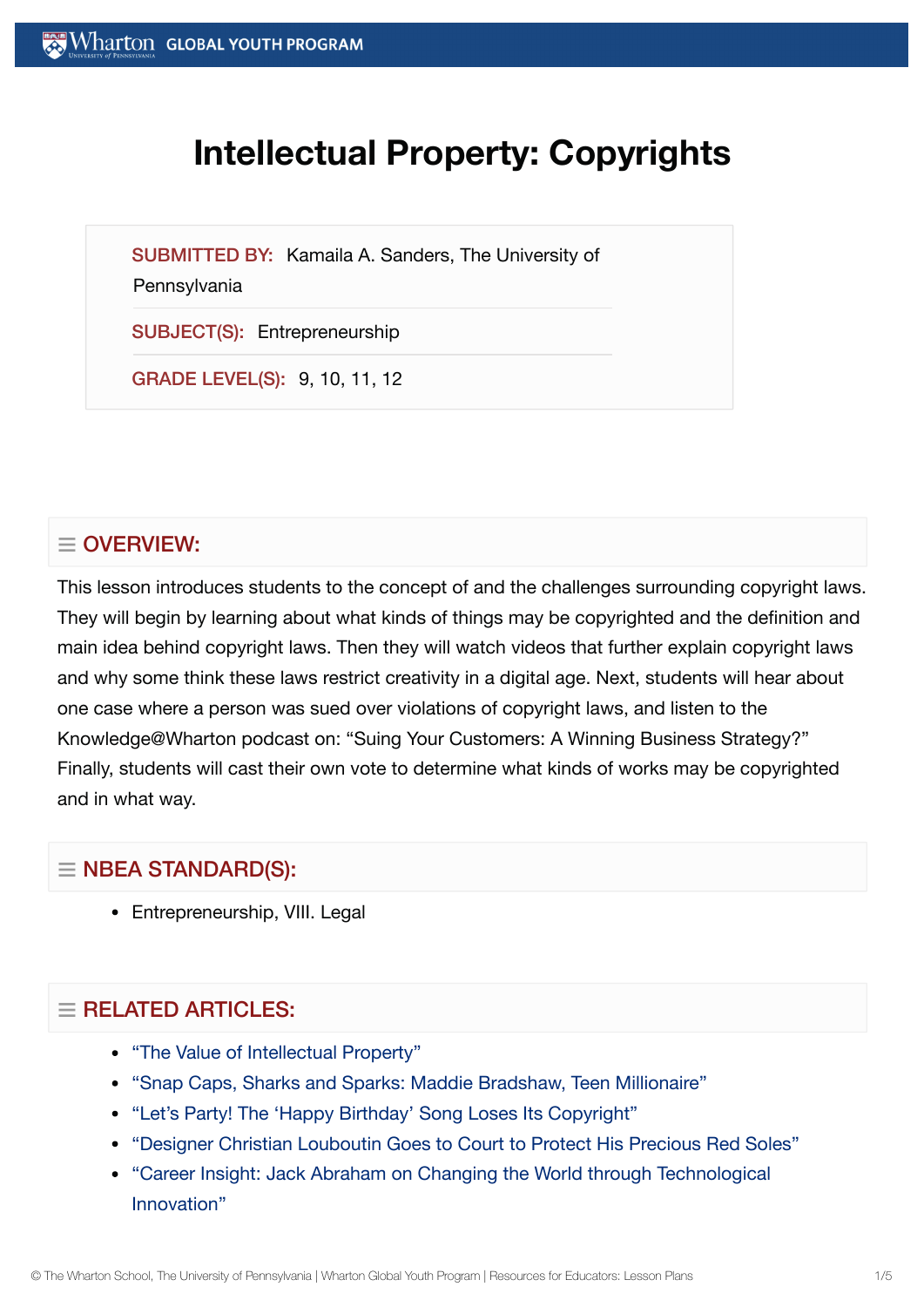**Common Core Standard(s):** Vocabulary acquisition and use, key ideas and details.

**Objectives/Purposes:** To introduce students to the idea of copyright laws.

#### **Knowledge@Wharton Article:**

"Suing Your Customers: A Winning [Business Strategy?](http://knowledge.wharton.upenn.edu/article.cfm?articleid=863)" (podcast)

#### **Other Resources/Materials:**

- Do Copyright Laws Stifle Creativity? <http://www.youtube.com/watch?v=JXwB9FlkNXA>
- Small Posters that depict the mentioned scenarios in text and with illustrations
- Post-it notes

#### **Activity:**

1. *(10 mins)* Begin this lesson by asking students if any of them are carrying a book, CD, digital music, or other work created by an original artist. If they are, then have them take it out (if it is appropriate) and display it. Mention that these works are copyrighted and see if students can find either the word where it says this or the copyright sign (circle with a c inside). Now, explain to students the concept of copyright laws.

#### **Copyright Law:**

- Copyright laws are a form of protection provided by the United States to the authors of "original works of authorship."
- If you own a copyright you may:
	- Reproduce the work in copies.
	- Distribute the work for the public by sale, transfer of ownership, rental, lease, lending.
	- Perform the work publicly.
	- Display the work publicly.
- It is illegal to violate this.
- Examples of copyrighted works include:
	- Literary works novels, poems, stories, essays, computer programs.
	- Musical Compositions lyrics, melodies or tunes.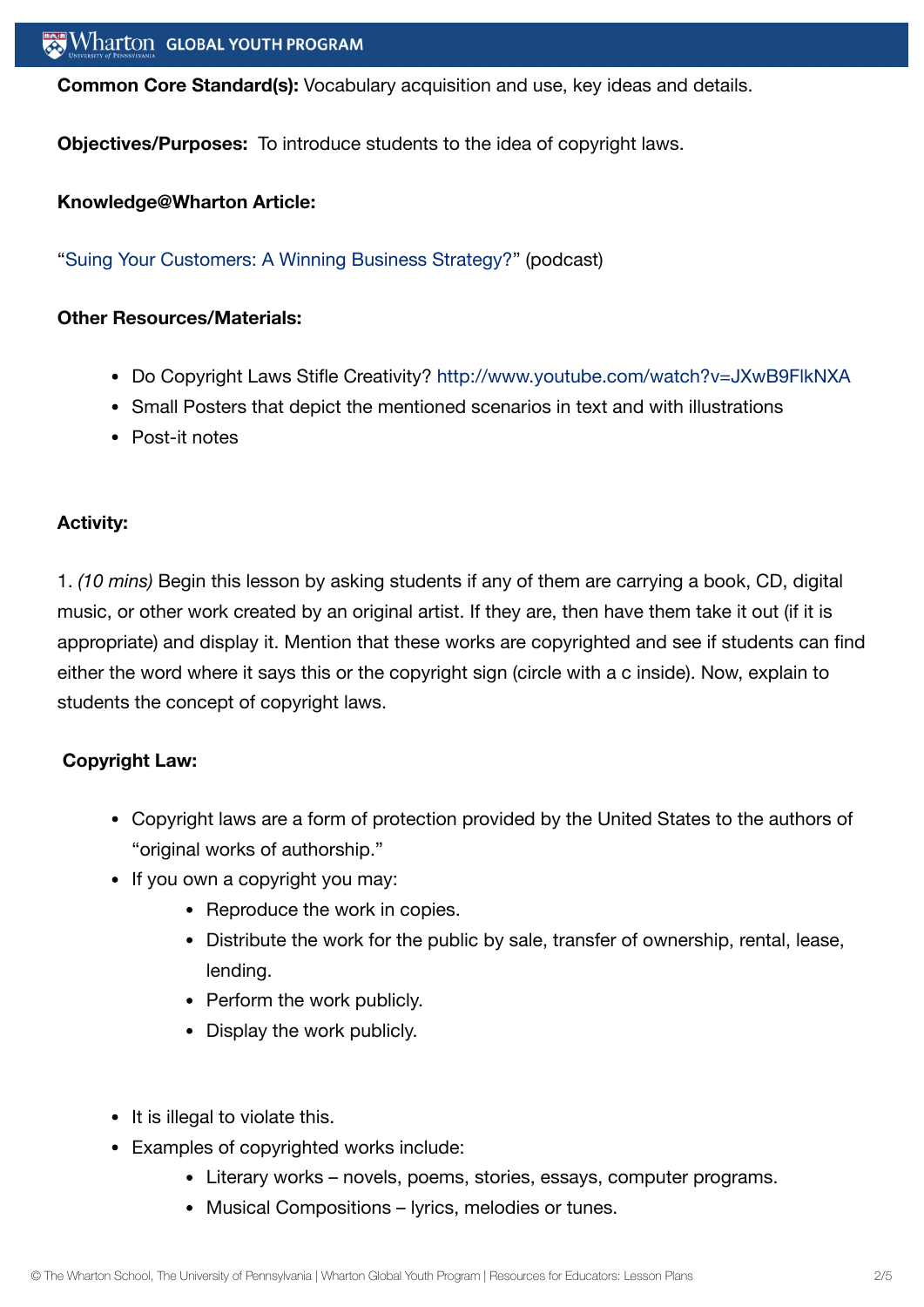## $\mathbb{R}$  Wharton Global youth program

- Dramatic works plays, screenplays, TV scripts.
- Choreographed works ballets, dances, mimes, skits.
- Pictorial, graphical, sculptural works paintings, drawings, prints, sculpture, maps, diagrams, blueprints.
- Audio visual works movies, film strips, slide presentations, multi-media CD-ROM packages.
- Architectural works
- Things that cannot be copyrighted include:
	- Ideas/facts.
	- Works whose copyright has expired.
	- Works of the U.S. government.
	- Laws.
	- Anything an author has dedicated to the public domain.

2. *(5 mins)* To further highlight copyright law, show the YouTube video: "Do Copyright Laws Stifle Creativity." Explain that copyright is a contentious issue, especially in the 21<sup>st</sup> century where technology makes it so easy to access and share intellectual property.

3. *(15 mins)* To highlight the challenges facing copyright laws and owners of copyrighted materials, have students listen to the podcast: "Suing Your Customers: A Winning Business Strategy?" and have them discuss the following questions with a partner:

- What is the music industry's solution to pirated music online?
- In what ways are Napster founder Shawn Fanning and Henry Ford alike?
- What can the Recording Industry Association of America learn from Henry Ford's story?
- React to this quote: "The courts can delay progress but they can't stop it."
- What are some ways innovation can respond to the changing landscape?

Have students go over these questions with partners and then go over these answers as a class.

4. *(10 mins)* You are going to create a Copyright Museum. For this activity, hang small posters with one of the following scenarios (and pictures) around the classroom. Make sure that each poster leaves room for students to stick small post-it notes on it. The posters should depict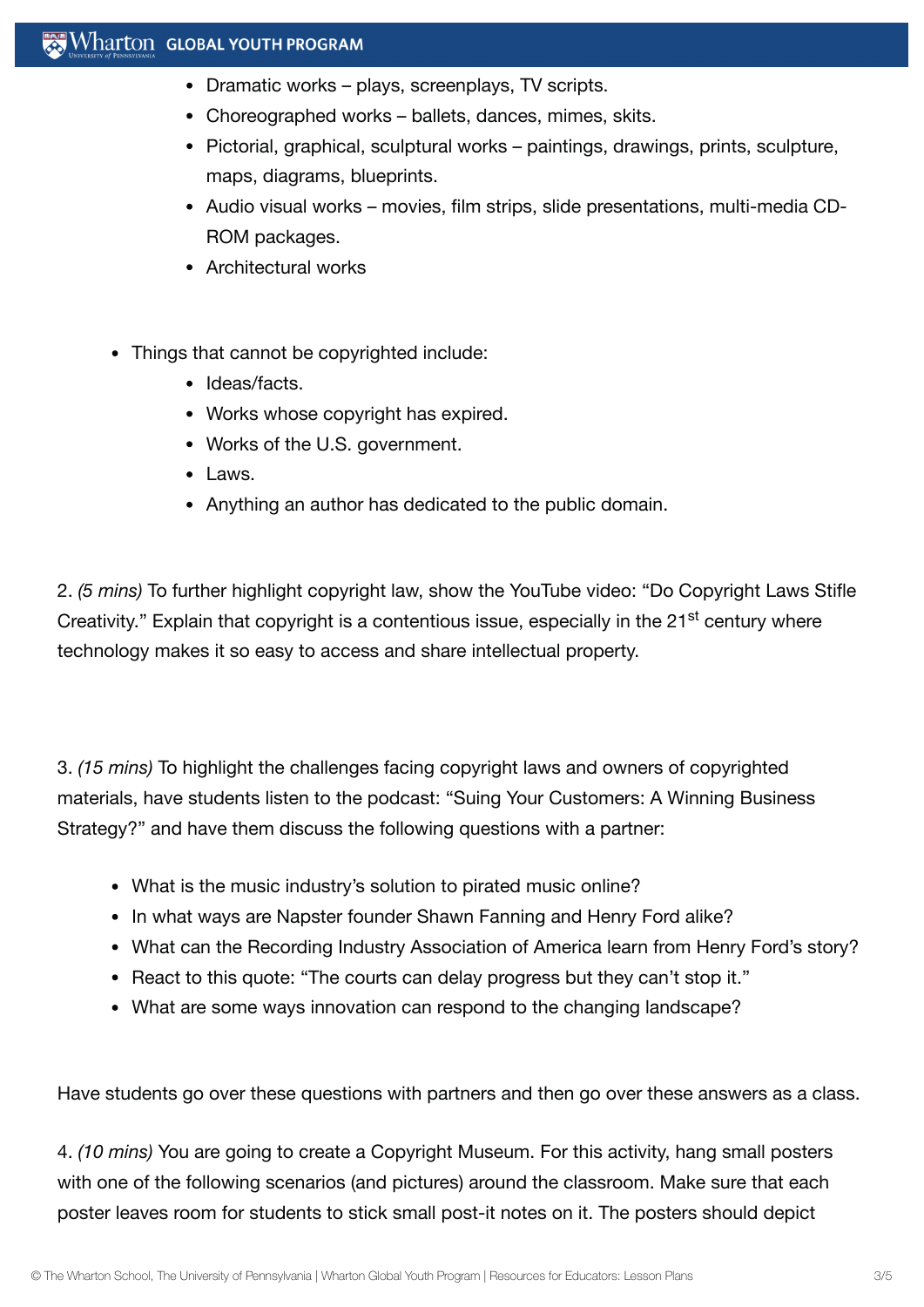## $\mathbb{R}$  Wharton Global Youth Program

copyright scenarios that are among the most contentious issues in copyright law today. Examples of these scenarios may include:

- A person uses an artist's song in a commercial to sell a product that will air on commercial television.
- Someone makes a remix of a popular song to play in a dance club.
- A person wants to make scarves that resemble the ones worn in Harry Potter movies, for fans of the book and film.
- A person makes a video that features clips of various movies and uploads it on YouTube.
- A person downloads music for free from an MP3 site.
- A dance troupe uploads a remake of the dance choreography of a popular song.
- Someone builds an exact replica of a famous building in your country in another country.
- A person writes a new novel series with a popular protagonist from a famous literary work.
- A person uploads the most recent episode of Gossip Girl to a German site where German fans can watch it for free.
- A person uploads the pages of a Japanese Manga comic book to an English website that translates comics and allows readers to read them for free.

**Tying It All Together:** Give each student a set of post-it notes, or something similar, and tell them to draw the copyright sign on each (a circle with a c inside it). Then, have students go around and read the different scenarios outlined on each poster and have them decide (vote) whether they think the action described on the poster should be protected by copyright law. For example, should a company be able to use the song of an artist to sell their product in a TV commercial without paying for the use of that song, or should copyright law protect that artist and force the company to pay for the rights to use that song. If a student thinks the scenario should be protected by copyright law, have him put one of his post-it notes with the copyright logo on that poster. Once all students have gone through each scenario and voted for or against each one, go through each scenario as a class. Have students who voted for or against each scenario discuss their reasons for voting that way.

**Practice Outside of the Classroom:** Think of how you use copyrighted works in your daily life. Do you use them in accordance with copyright laws? How does this affect the owner of that work?

**What Worked and What I Would Do Differently:** This lesson worked out very well and it really brings out the complicated issues related to copyright laws in a streamlined manner. I would